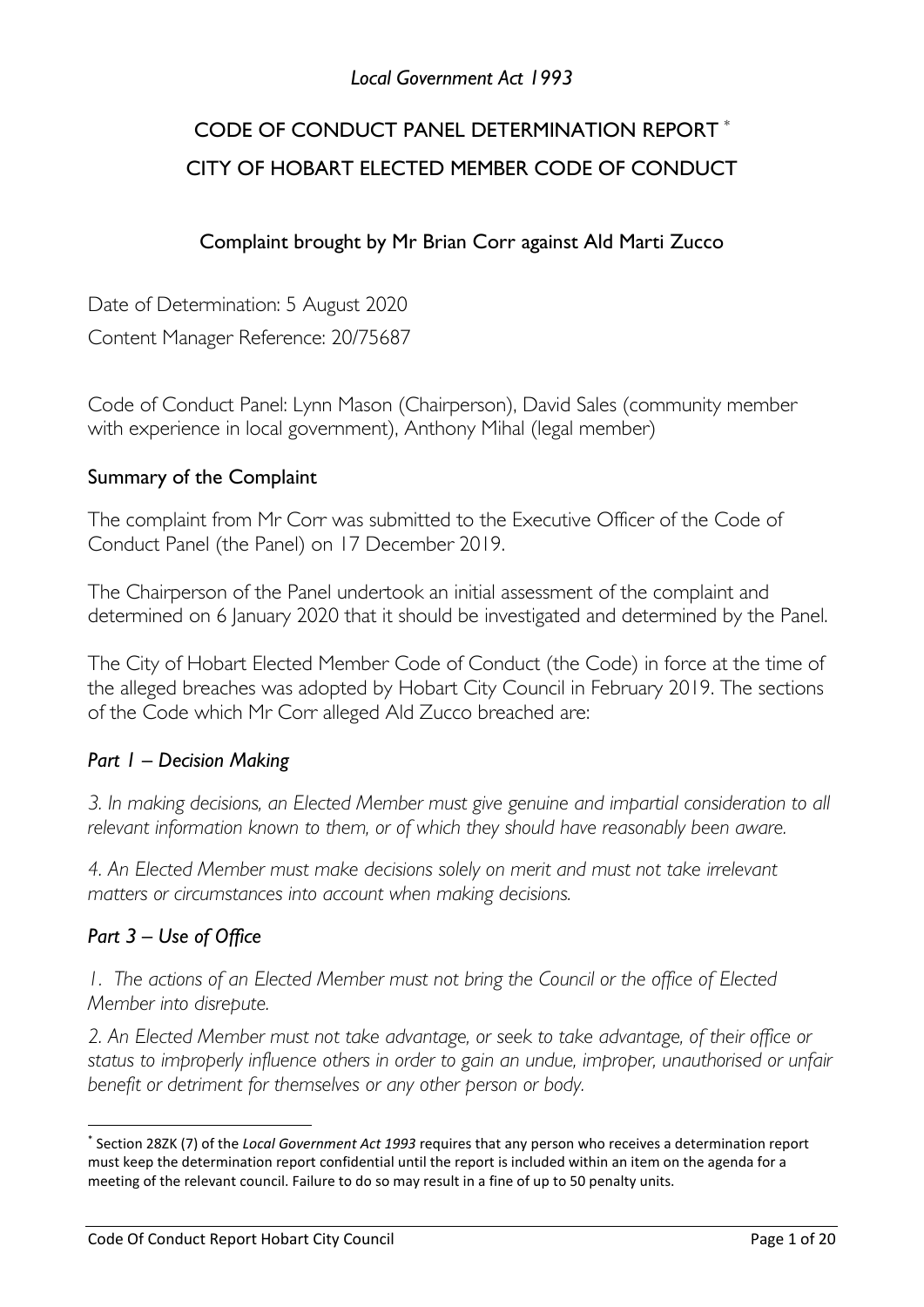#### *Part 7 – Relationships with community, councillors, and council employees*

#### *1. An Elected Member –*

*(a) must treat all persons fairly; and*

*(b) must not cause any reasonable person offence or embarrassment; and*

*(c) must not bully or harass any person.*

#### *Part 8 – Representation*

- *2. An Elected Member must not knowingly misrepresent information that they have obtained in the course of their duties.*
- *6. An Elected Member must show respect when expressing personal views publicly.*

### *7. The personal conduct of an Elected Member must not reflect, or have the potential to reflect, adversely on the reputation of the Council.*

# The Complaint

The Complainant alleged that the breaches occurred in five emails, several Facebook posts, a media release put out by Ald Zucco, at the Ordinary Hobart City Council meeting on 8 July 2019, and in two radio interviews on ABC Hobart radio. The complaint deals primarily with matters involving Ald Zucco which occurred during Hobart City Council's consideration of a planning application referred to as the 'Welcome Stranger' application.

Mr Corr alleged that the activities he cited in his complaint were deliberate, defamatory, and improper, and designed to ruin the reputation of Mr Corr and the organisation of which he is president, Hobart Not Highrise Inc (HnH). Mr Corr alleged that Ald Zucco had breached the Code by calling him racist and fascist and that Ald Zucco's actions were bullying or harassing.

#### Procedure

The parties were notified on 6 January 2020 that the complaint was to be investigated, and Ald Zucco was informed that if he wished to respond to the complaint, he should do so by 21 January 2020. On 7 January 2020, Ald Zucco requested a 14 day extension of time to make his response, and the Panel granted this.

On 21 January 2020, the Panel received a request from Ald Zucco, asking for greater detail of the reasons for the Chairperson's decision on initial assessment to refer the complaint for investigation. The Chairperson responded on 28 January 2020.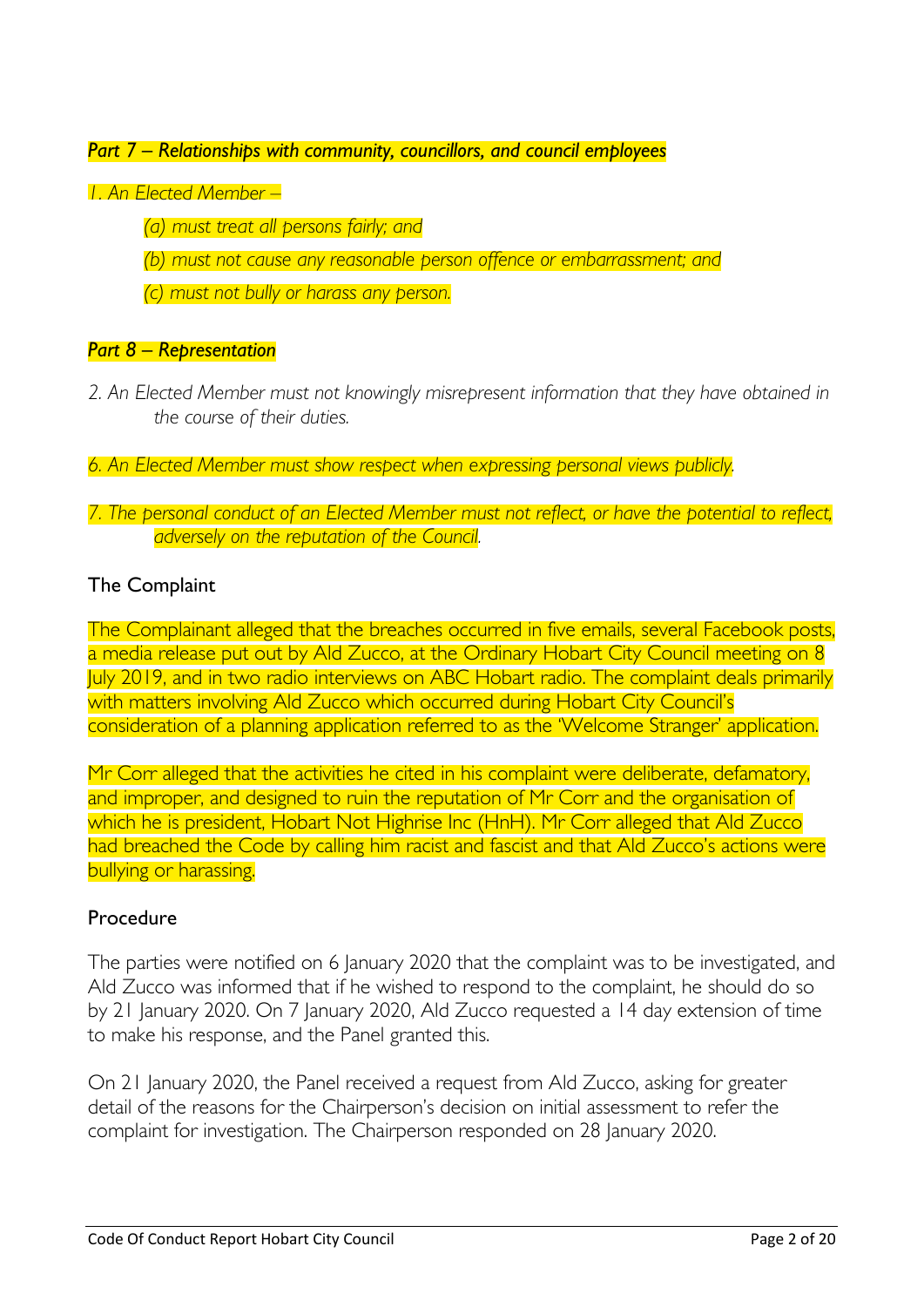The Panel met on 30 January 2020 to consider the complaint. Subsequently on 5 February 2020, the Panel received a response from Ald Zucco to the Panel's letter of 28 January 2020 and on 14 February, the Panel wrote to Mr Corr and asked him to better particularise the complaint by specifying which parts of the Code he alleged Ald Zucco had breached by each of the actions he alleged constituted breaches of it. The actions complained about were statements made by Ald Zucco, either in emails, debate or through various media. Mr Corr was also asked to specify any action of Ald Zucco in connection with a radio interview of the Deputy Lord Mayor which Mr Corr alleged somehow constituted a breach of the Code by Ald Zucco, and particularise the parts of the Code he alleged were breached. Mr Corr was also asked to provide copies of emails he had referred to in his complaint, but which may not have been included in attachments to that complaint. Finally, Mr Corr was invited to provide further particulars of any actions by Ald Zucco which were not part of the items listed, if he wished to do so. Mr Corr provided his response on 19 February 2020.

On 3 March 2020, the Panel asked Ald Zucco to respond to the allegations as detailed in Mr Corr's document of 19 February 2020, and this was received by the Panel on 20 March 2020. This response was sent to Mr Corr on 24 March 2020. The Panel met again on 24 March 2020 to consider all material so far before it. On 30 March 2020, the Panel received further commentary from Mr Corr on Ald Zucco's response of 20 March 2020.

On 30 March 2020, the Panel wrote to Mr Corr to advise that the Panel intended to conduct a hearing of the complaint. On the same day the Panel wrote to Ald Zucco, requesting him to provide further information to support his contention that material from the Hobart Not Highrise website, or material written by Mr Corr, was 'racist' or 'fascist' in nature. The Panel also invited Ald Zucco to make submission on what he would consider to be an appropriate sanction, in the event that the Panel upheld any part or all of the complaint. Ald Zucco was told that the Panel intended to conduct a hearing into the matter in due course.

Part of the Panel's investigations concerned the degree of publicity surrounding each of the matters raised in the complaint. To this end, the Panel wrote to the General Manager, Hobart City Council, on 30 March 2020 to ask which persons received emails sent to the email address [AldermenGroupContactsPublic@hobartcity.com.au.](mailto:AldermenGroupContactsPublic@hobartcity.com.au) The Council responded on 7 April 2020.

Ald Zucco provided further information and response to the Panel on 9 April 2020. This was sent to Mr Corr, who responded on 4 May 2020. On 14 May 2020 Mr Corr sent another response to the Panel, dealing specifically with matters raised by Ald Zucco in his submission of 5 February 2020. Ald Zucco responded to this on 19 May 2020, and his response was sent to Mr Corr. Mr Corr answered this by email on 20 May 2020, 24 minutes before the hearing was due to start. Mr. Corr was advised at the commencement of the hearing that this document would not be taken into account as material that had been considered by the Panel in its investigation, and if there was any material in the email that he wished to have considered, he should raise it verbally during the course of the hearing. The hearing was conducted that morning, 20 May 2020.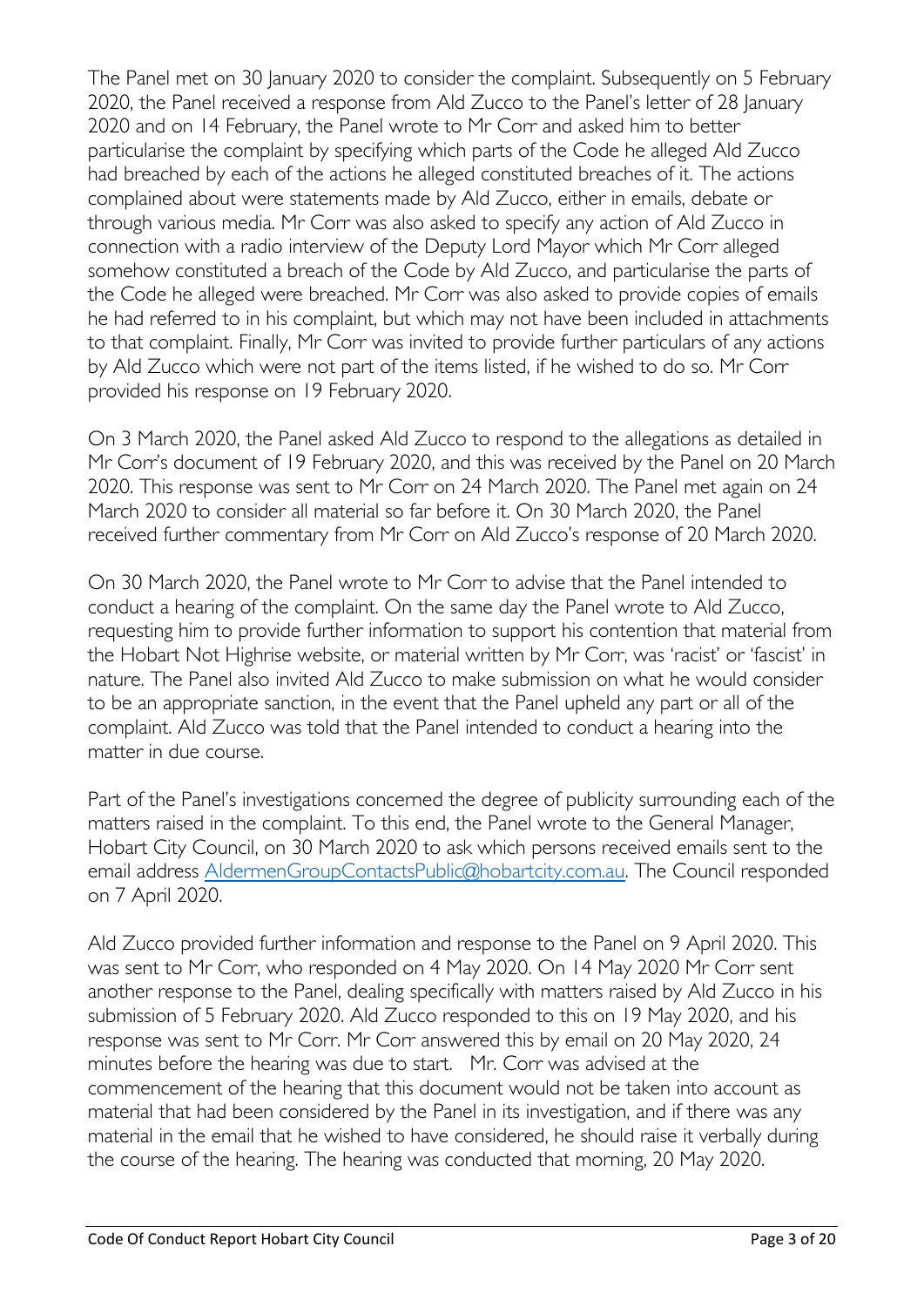The hearing was conducted by video conference with both parties (Ald Zucco and Mr Corr) and all members of the Panel in separate locations.

On 16 July 2020 the Panel invited Ald Zucco to make submissions as to sanction, in the event that the Panel upheld the complaint on any of seven particular alleged breaches of the Code. Ald Zucco responded on 20 July 2020, and the Panel considered his response.

# Material considered by the Panel in its investigation

- The City of Hobart Elected Member Code of Conduct, February 2019;
- Complaint and Statutory Declaration submitted by Mr Brian Corr, 17 December 2019, 51 pp;
- Audio recording of the Hobart City Council ordinary council meeting, 8 July 2019;
- Audio recording of an ABC radio interview of the Deputy Lord Mayor, 9 July 2019;
- Audio recording of an ABC radio broadcast by Ryk Goddard, 19 July 2019;
- Response and Statutory Declaration from Ald Zucco, 5 February 2020, 46 pp;
- Additional information requested by the Panel and received from Mr Corr, 19 February 2020, 21 pp;
- Response from Ald Zucco, 20 March 2020, 9 pp;
- Response from Mr Corr, 30 March 2020, 13 pp, with attachment from the Mercury newspaper of 10 July 2019, entitled *Hobart's Welcome Stranger developer Hexa Group backed by multibillion-dollar Chinese international coal trader*, 2 pp;
- Response to request for information from Hobart City Council, 7 April 2020,  $1$  p;
- Response from Ald Zucco, 9 April 2020, 2 pp, with attachment entitled *Hobart Not Highrise removed website*;
- Response from Mr Corr, 4 May 2020, 2 pp;
- Response from Mr Corr, 14 May 2020, 21 pp, with attachments entitled:
	- o *2019 06 07 Email attachment from Ald Zucco*, 3 pp;
	- o *Sydney woman ordered to pay \$35,000 over Rose Bay Facebook group defamation*, 3 pp;
- Response from Ald Zucco, 19 May 2020, 1 p, with attachments entitled:
	- o *Media release HCC 16 March 2019;*
	- o *Letter from Hexa Group – the Welcome Stranger Redevelopment*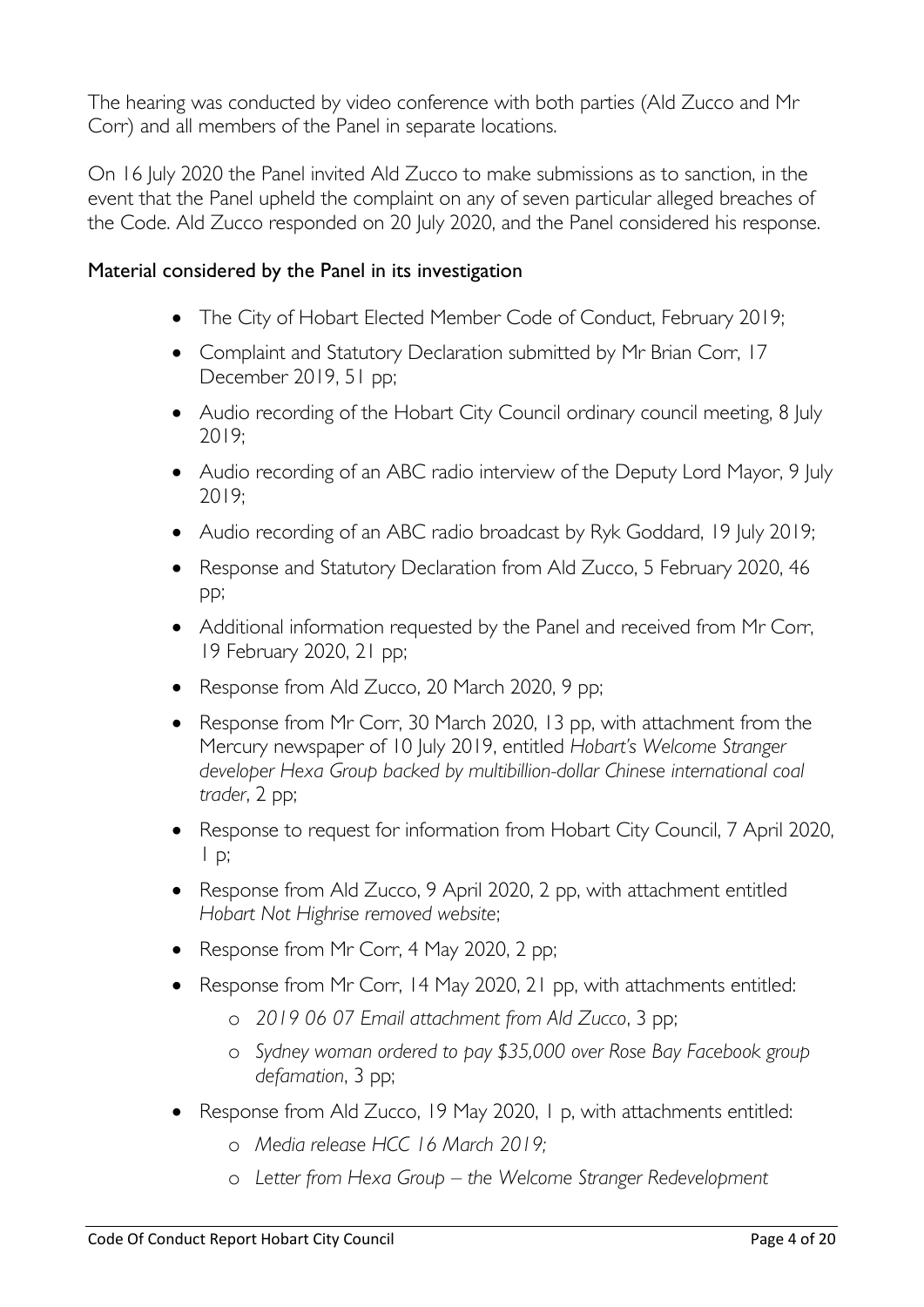- o *Welcome Stranger* (2)
- o *Welcome Stranger Proposal*
- o *I am concerned*
- o *Welcome stranger development* (5)
- o *Developments in Hobart*
- o *Welcome Stranger Dev't*
- o *'Welcome Stranger' proposal*
- o *Ald Behrakis and Conflict of Interest*
- o *Welcome Stranger high-rise development proposal.*

# **Determination**

The Code of Conduct Panel dismisses parts of the complaint against Ald Zucco relating to allegations of breaches of Part 1 (3) and (4), Part 3 (1) and (2), and Part 8 (2) of the Council's Code of Conduct. The Panel upholds parts of the complaint relating to various breaches of Part  $7(1)$  and Part  $8(6)$  and  $(7)$ .

# Reasons for the Determination

The Panel will individually deal below with each of the actions of Ald Zucco that the Complainant alleges were breaches of the Code. Ald Zucco did not dispute that he sent each of the emails to the relevant recipients, published the relevant social media posts and wrote and distributed the relevant media release. He disputed that any constituted breaches of the Code.

1. Email sent by Ald Zucco to 'Ratepayer' at 9.01 pm on 7 July 2019

On 7 Jul 2019, at 8:46 pm, a person the Complainant describes as 'Ratepayer' wrote to all elected members of the Council as follows:

# *Dear Aldermen*

*On Monday, July 8 you will be voting on the proposed new buildings on the Welcome Stranger site at the corner of Davey and Harrington Streets. The developers, based in Melbourne but mostly from China and Mexico, have spent much to push their ideas. Davey Street from the Treasury buildings up to Barrack Street on both sides of the road has mostly older gracious buildings, maximum 5 storeys. of the type which gives Hobart its current innate beauty. The existing Welcome Stranger building has no architectural merit but at least is within a people friendly height. The additional tower, much higher than the limits for this area ( another ambit claim) will also be…*

Fifteen minutes later, Ald Zucco sent 'Ratepayer' the following response that the complaint alleged breached Part  $3$  (1), Part  $7$  (1), and Part  $8$  (6) and (7) of the Code: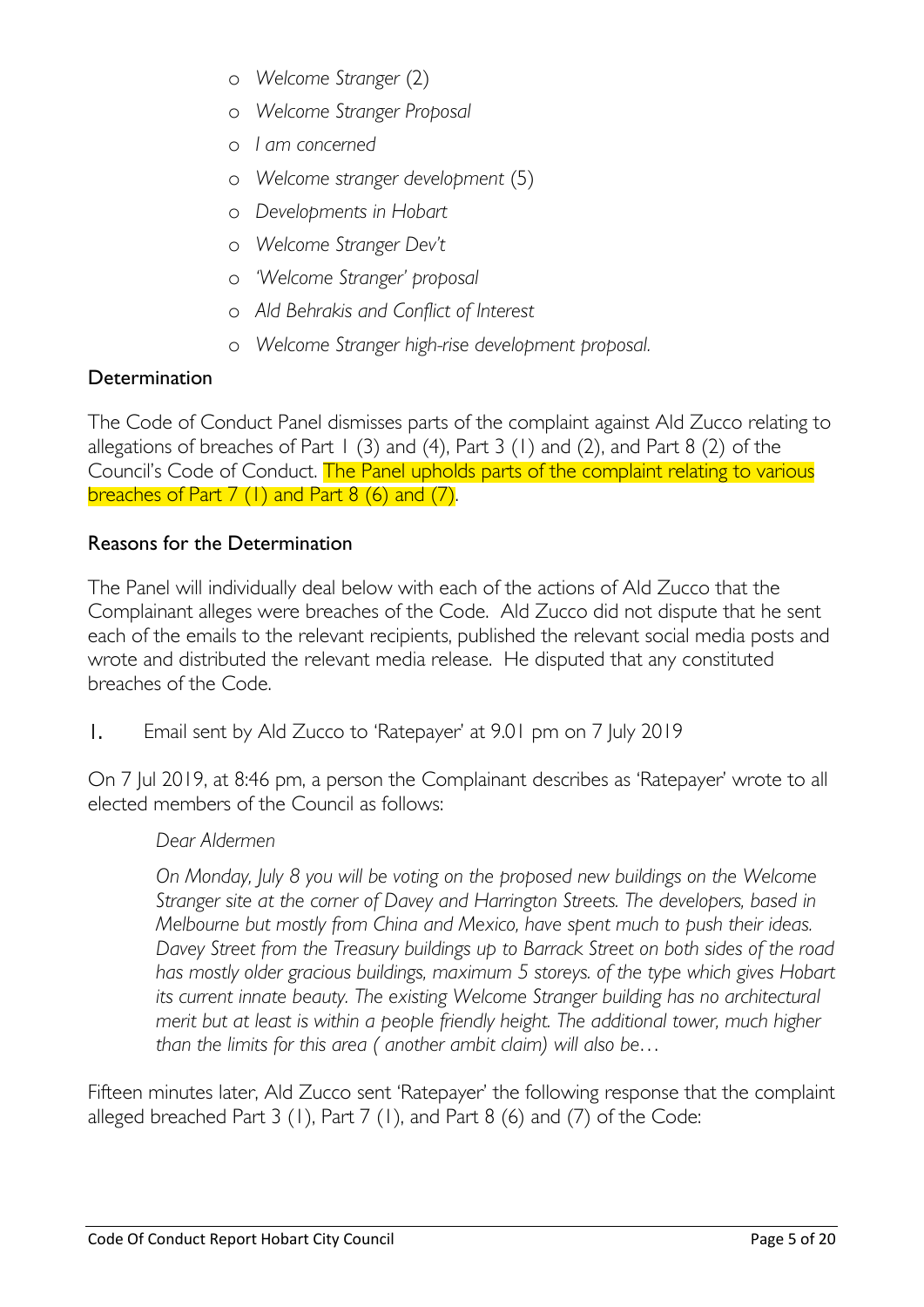*Dear <Ratepayer>*

*I am appalled that you consider that your racist comments as per what country a person/s comes from is or has any possible relevance as per what planning is or the planning scheme is about.* 

*I am not sure what doctorate you have sitting on your wall in reading this appalling email I suggest you should consider an immediate course and understanding of racism.*

*Seriously you would like me to take on board your comments please do not email me on this and any other issue I do not deal with racist or fascists for that matter*

*Appalling behaviour*

The Panel determines that this email, although couched in strong language, reflects the personal views of Ald Zucco, and is therefore a reflection of his personality. The Panel cannot make a positive finding that the email could also bring the office of elected member nor the Council as a whole into disrepute in breach of Part 3.1 of the Code nor reflect adversely on the reputation of the Council in breach of Part 8.7 of the Code.

The Panel determines that 'Ratepayer' entered the public debate on the proposed Welcome Stranger development, and had the ability to respond to Ald Zucco by return email just as forcefully, should she wished to have done so, and in that sense the email was not unfair to her in breach of Part 7.1(a) of the Code.

The email was sent only to 'Ratepayer' and was not a public expression of Ald Zucco's personal views. Therefore sending it could not amount to a breach of Part 8.6, even though the email was not respectful towards the recipient. The Complainant argued that because the recipient had put the email into the public domain, it became a public expression of Ald Zucco's personal views. The Panel respectfully disagrees. The Code is directed towards the behaviour of the Alderman. Alderman Zucco had no control over what the recipient did with the private email he sent her.

In that context and having regard to the language used in the email, the Panel cannot find that a reasonable person in the position of 'Ratepayer' would have been caused offence and embarrassment by having received it, notwithstanding the strong language. The Panel cannot therefore find that sending the email was a breach of Part 7.1(b) of the Code.

For the above reasons and because sending the email was not a repeated action that the Panel might find was calculated to cause harm to the recipient, the Panel cannot find that it was bullying and harassment in breach of Part 7.1(c) of the Code.

Pursuant to section 28ZI (1)(b) of the Act, this part of the complaint is dismissed.

2. Email sent by Ald Zucco to 'Ratepayer' at 9.15 pm on 7 July 2019

On 7 Jul 2019, at 9:05 pm, 'Ratepayer' emailed a response to Ald Zucco's email above in the following terms: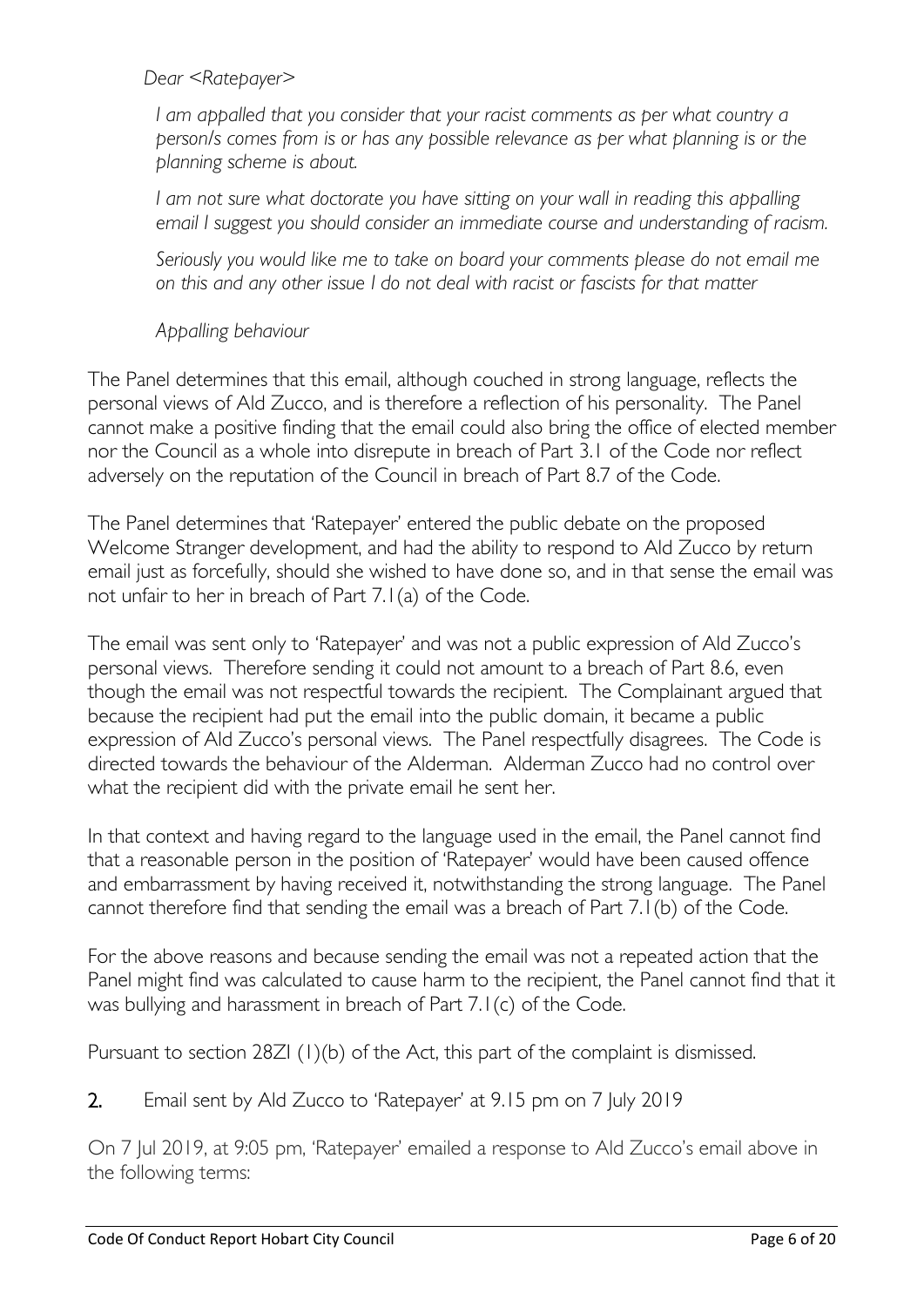*I am sorry you felt these comments racist, nothing was further from my mind.*

In response, Ald Zucco sent the following email:

*Well maybe consider what you write when someone has most likely triggered you into sending out emails on what you obviously have no idea about stick to your doctorate*

*On planning matters get the FACTS before you make outrageous comments the building opposite is the mantra which is a tall building and the zoning allows these heights in this area Take some more time to read and understand the planning scheme and not lobbyist*

*Have a great day*

The complaint alleged that this email breached Part 7 (1), and Part 8 (2), (6) and (7) of the Code.

For the same reasons as the finding in respect of the previous email, the Panel cannot find that this email breaches Parts 7.1 or 8.6-7 of the Code.

As to the alleged breach of Part 8.2 of the Code, the Complainant submitted that Ald Zucco mislead the recipient of the email because the Manta is around 24 metres high and the proposed Welcome Stranger development was to be 45 metres high and "in a different 'zone' with different planning rules".

In the hearing, Ald Zucco gave evidence that he intended the words '*the building opposite is the mantra* (sic) *which is a tall building and the zoning allows these heights in this area',* to mean that heights beyond the permitted height of buildings were discretionary, and therefore his statement that the planning scheme zoning allows taller buildings was not misleading.

The Panel determines that it cannot be satisfied that Ald Zucco attempted to mislead 'Ratepayer' with this statement. The email is so poorly expressed that it is difficult to be certain what Ald Zucco was attempting to communicate.

Pursuant to section 28ZI (1)(b) of the Act, this part of the complaint is dismissed.

3. Email sent by Ald Zucco to 'Ratepayer' and all elected members of Council at 9.16.20 pm on 7 July 2019

On 7 July 2019 at 9.08 pm, 'Ratepayer' emailed all elected members:

*Marty Zucco has taken my comments as racist. Nothing was further from my mind. I welcome diversity, not bad design.*

Ald Zucco's email in reply, sent to all elected members and 'Ratepayer', stated

*Your email is Clearly racist*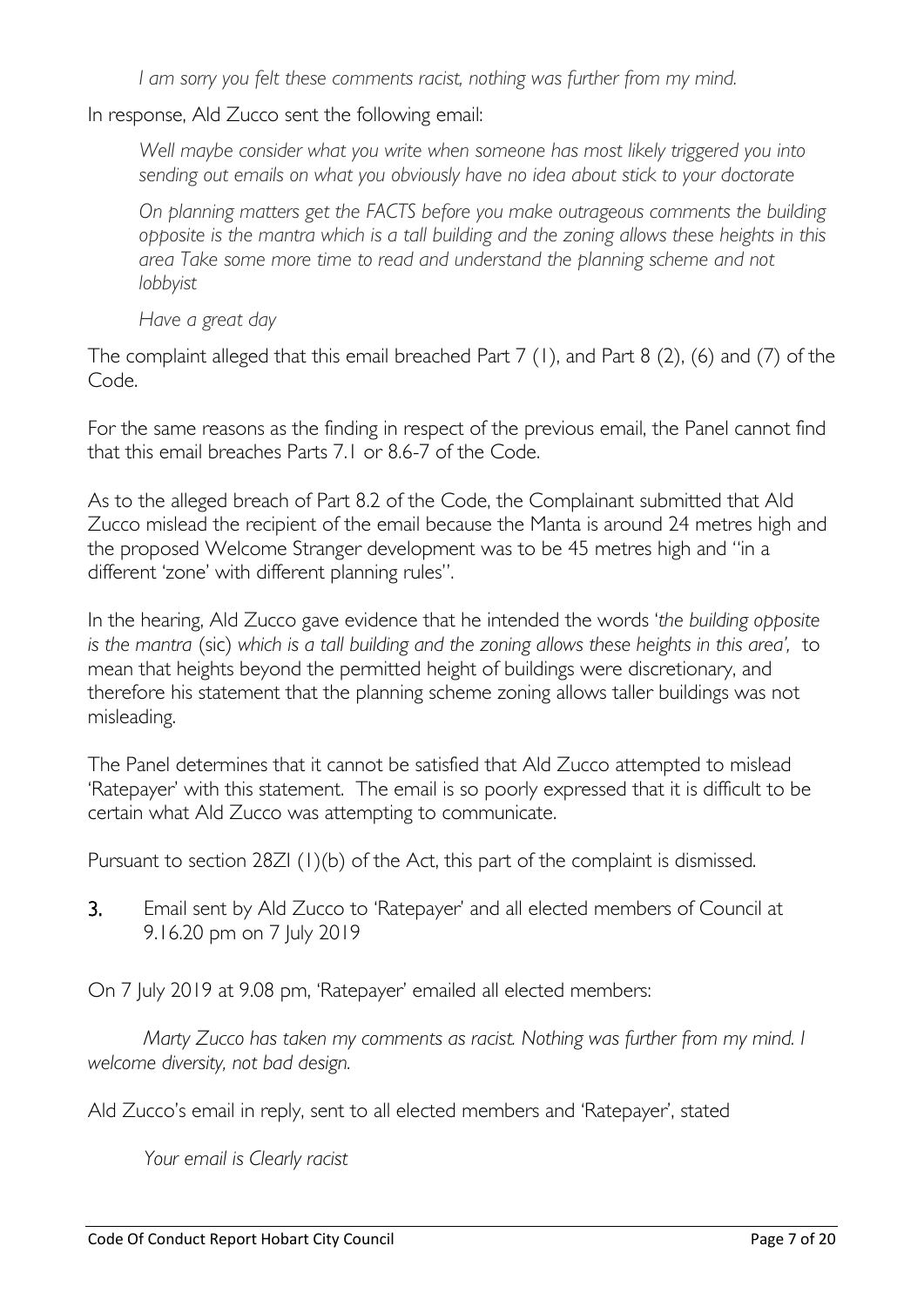The complaint alleged that this email breached Part 3 (1), Part 7 (1), and Part 8 (6) and (7) of the Code.

The Panel determines that while the email to 'Ratepayer' said that her email was '*clearly racist'* and went to all elected members as well as the ratepayer, this does not constitute a public pronouncement by Ald Zucco, and therefore could not constitute a breach of Part 3 (1), or Part 8 (6) and (7). Pursuant to section 28ZI (1)(b) of the Act, this part of the complaint is dismissed.

Ald Zucco provided his definition of racism in his statement in response to the complaint, made on 5 February 2020. He defined racism as

*A belief or doctrine that inherent differences among the various human racial groups determine cultural or individual achievement, usually involving the idea that one's own race is superior and has the right to dominate others or that a particular racial group is inferior to the others.*

The email from 'Ratepayer' used the words *'The developers, based in Melbourne but mostly from China and Mexico, have spent much to push their ideas.'*

The Panel accepts that the countries of origin of the proponents of a planning application are irrelevant to the planning decision to be made. However, the Panel determines that it was not open for Ald Zucco to accuse 'Ratepayer' of racism in accordance with his own definition, simply because she mentioned the purported country of origin of developers. A reasonable person could not reach a conclusion that the email was 'racist' and even if Ald Zucco did, he could have expressed himself courteously in pointing out the irrelevance of the country of origin of developers to the Council's decision.

The Panel determines that Ald Zucco was not treating 'Ratepayer' fairly in the characterisation of the email as racist and circulating that characterisation to all elected members of the Council, contrary to Part 7(1)(a) of the Code.

Similarly, the Panel determines that a reasonable person could be offended or embarrassed by this branding and the manner of its communication to all elected members. Given the circumstances in which the email found its way to the Complainant, 'Ratepayer' was clearly offended or embarrassed by it.

The Panel does not consider that the exchange between Ald Zucco and 'Ratepayer' was of sufficient duration to constitute bullying or harassment, and pursuant to section 28ZI  $(1)(b)$  dismisses the complaint that there has been a breach of Part 7  $(1)(c)$  in this email.

Pursuant to section 28ZI (1)(a) of the Act, the Panel upholds the complaint that there has been a breach of Part  $7(1)(a)$  and  $(b)$ .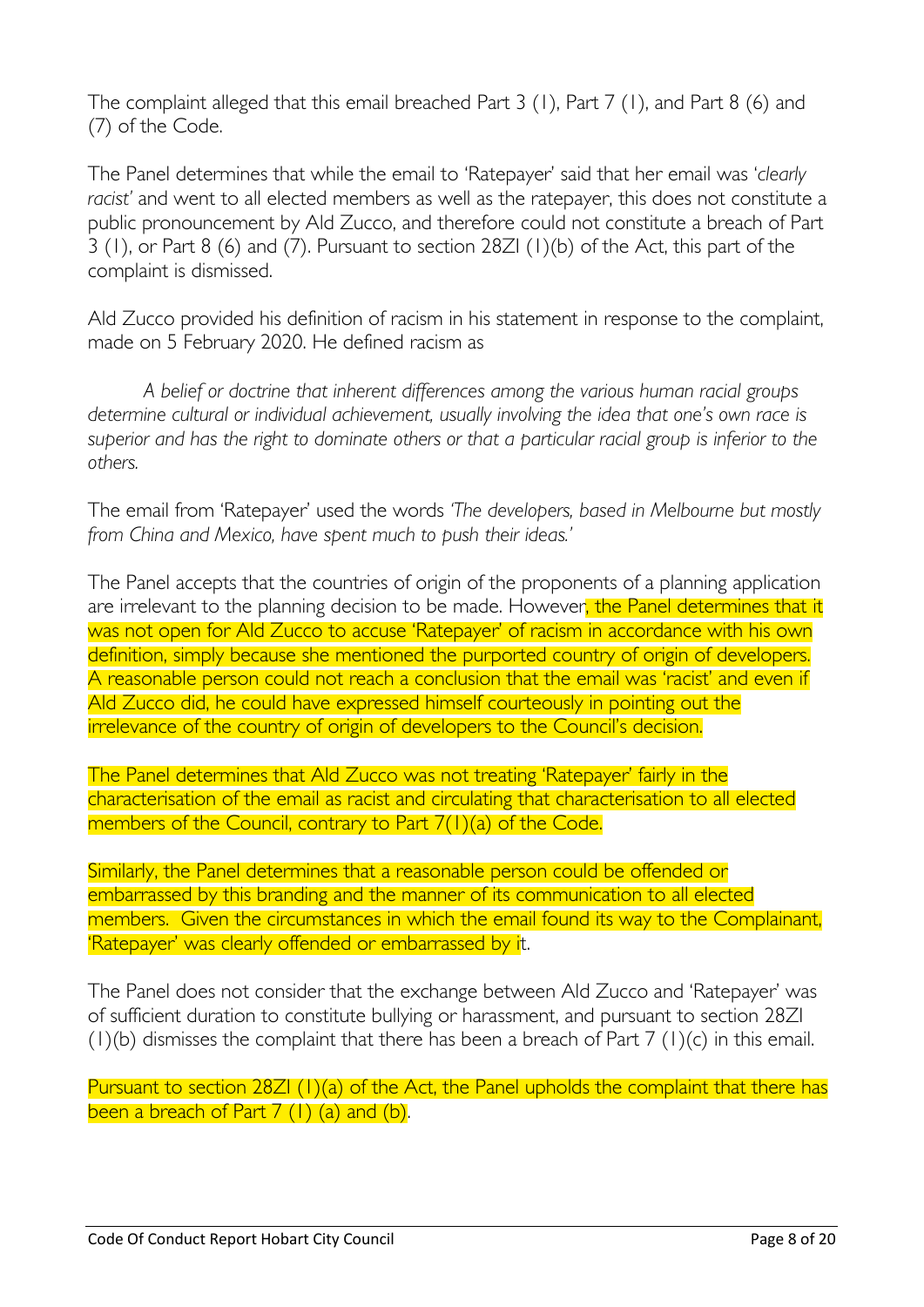# 4. Facebook post by Ald Zucco, 9.39 pm on 7 July 2019

On 7 July 2019, Ald Zucco caused a post to be published on his public Facebook page in the following terms:

*I have never been so appalled in receiving emails from some members of the public lobbying me not to support a development because of the nationality of the developers.*

*I have also seen comments from the lobbyist group in Hobart Not Highrise with a similar theme.*

*This appalling behaviour is beyond comprehension. In all my years on Council racism is not acceptable and furthermore absolutely NOT in the planning scheme.*

*I assure you all any person using these tactics will be advised accordingly*

*Maybe I should name and shame those that us this tactic..thoughts on this please?????*

The complaint alleged that by publishing the Facebook post, Ald Zucco breached Part 3 (1) and (2), Part 7 (1), and Part 8 (2), (6) and (7) of the Code.

Ald Zucco, as an elected member, is entitled to make his personal views known. His interpretation of the emails to which he refers may not be what was intended by the senders, but the Panel is not satisfied that the post brings the Council or the office of elected member into disrepute, contrary to Part 3(1) of the Code.

No persons were named in the post. Hobart Not Highrise is a lobby group which actively participated in the Welcome Stranger public debate, and its website did carry information about the national backgrounds of the proponents of the development in the form of an ASIC Company Search which included the names and addresses of the directors of the proponent company. While Ald Zucco's interpretation of the material on Hobart Not Highrise's website differs from that of Mr Corr, it is expected that as an elected member, Ald Zucco will attempt to sway others to his point of view. The Panel cannot find that his attempt to do so was 'improper' contrary to Part 3(2) of the Code in that the Panel cannot be satisfied that there was any fraud, deceitfulness or dishonesty on the part of Ald Zucco.

Ald Zucco was expressing an opinion about emails and material on the Hobart Not Highrise website rather than presenting information he had obtained as an elected member and therefore in doing so Ald Zucco could not have breached Part 8(2) of the Code.

The Panel determines that Ald Zucco's behaviour did not reflect adversely on the reputation of the Council, as no evidence was provided to show that this had happened to any significant extent.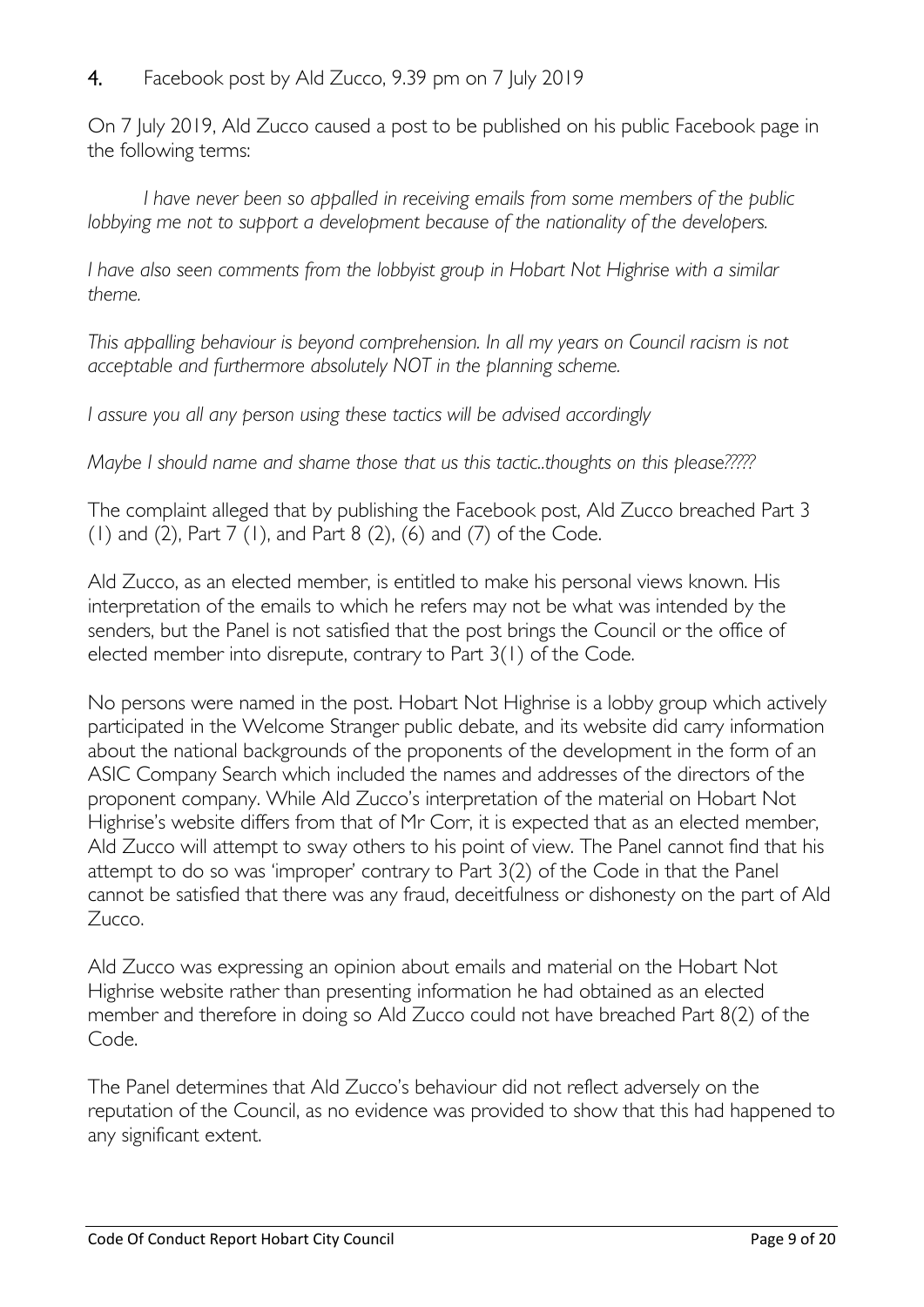The language that Ald Zucco used in the post was more temperate and circumspect than that used in his other communications. He did not level an accusation of racism towards any specific person or in respect of any specific behaviour. Accordingly, the Panel cannot find that Ald Zucco treated any person unfairly, caused any reasonable person offence or embarrassment, nor bullied or harassed any person contrary to Part 7(1) of the Code, nor that he failed to show respect when expressing his personal views on his public Facebook page contract to Part 8(6) of the Code or that the post had the potential to reflect adversely on the reputation of the Council contrary to Part 8(7) of the Code.

Pursuant to section 28ZI (1)(b) of the Act, this part of the complaint is dismissed.

5. Facebook post by Ald Zucco in response to a post by Michael Dutta, referencing the Welcome Stranger planning application

On 7 July 2019, Ald Zucco published a response to a comment posted by Ald Michael Dutta on Ald Zucco's public Facebook page in the following terms:

*Michael Dutta mike you have received these emails suggesting Mexicans chineses (sic) are behind this development…it is obvious the Mexican comment is directed towards the spokesperson who has a Latin American name what is further infuriating is the Lord Mayor denied receiving such emails which is totally incorrect…furthermore you support Hobart Not Highrise and Brian Corr who initiated the race debate from his post which has now escalated how on earth you can support HNH is beyond comprehension in instigating this into a racist debate you and others should immediately distance themselves from this racist and potentially fascist lobby group who use this type of argument and you and I both know first hand about being victimized. Mike call out Brian Corr and all those who have made comments that can be and are directed towards race*

The complaint alleged that Ald Zucco breached Part 3 (1) and (2), Part 7 (1), and Part 8 (2), (6) and (7) of the Code by publishing the response.

As above, this post reveals Ald Zucco's personal views, and is in keeping with his role in trying to influence others. The Panel is not satisfied that the post supports the allegation of impropriety within the meaning of the Code. The Panel determines that this post does not breach Part 3 (1) and (2), and dismisses this part of the complaint.

Ald Zucco provided his definition of fascism in his statement in response to the complaint, made on 5 February 2020. He defined fascism as

*A way or organising a society in which a government ruled by a dictator controls the lives of the people and in which people are not allowed to disagree with the government: very harsh control or authority.* 

Ald Zucco accuses Mr Corr of initiating the '*race debate'*, and refers to Hobart Not Highrise as a '*racist and potentially fascist*' lobby group. Mr Corr is president of Hobart Not Highrise. The Panel determines that the use of the words 'racist' and 'fascist' in association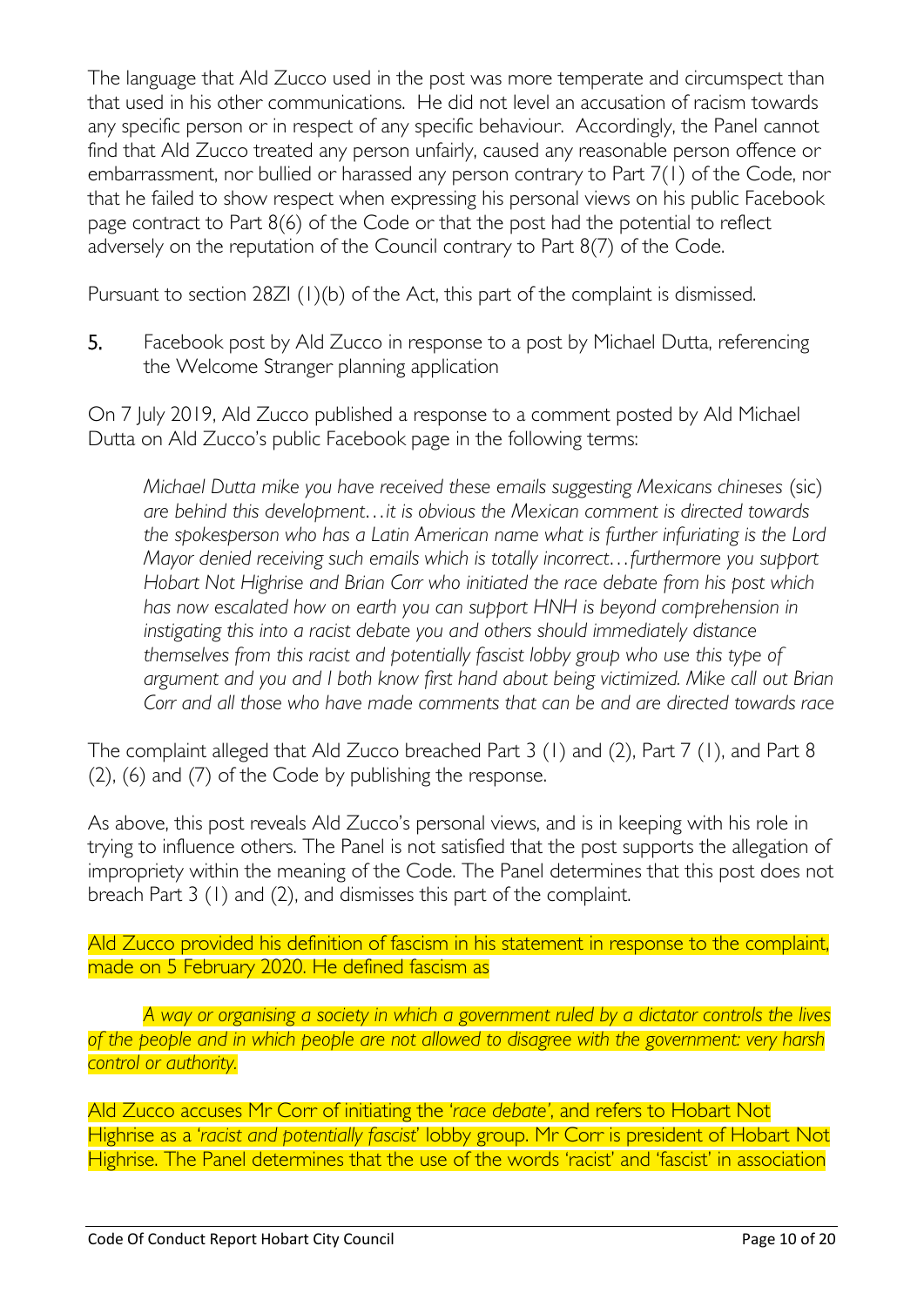with Mr Corr in a public arena (viz., Facebook) could cause a reasonable person offence and/or embarrassment and did in fact cause Mr Corr offence and embarrassment. The Panel determines that the use of the word 'fascist' in accordance with Ald Zucco's own definition, but with no material or argument to support its use, is unfair to Mr Corr.

Pursuant to section 28ZI (1)(a) of the Act, the Panel upholds the complaint that there has been a breach of Part  $7 (1)(a)$  and  $(b)$ .

The Panel does not consider that Ald Zucco has knowingly misrepresented information he has obtained as an elected member because again he is expressing his own opinions rather than presenting information, nor that his action has brought Council into disrepute. The Panel determines that Ald Zucco's behaviour has not reflected adversely on the reputation of the Council, as no evidence was provided to show that this had happened to any significant extent. Pursuant to section 28ZI (1)(b) of the Act, the Panel dismisses the complaint that there has been a breach of Part 8 (2) and (7) in this post.

The Panel determines that Facebook is a public arena, and as such, Ald Zucco is bound by the Code of Conduct to show respect when expressing his personal views publicly. The Panel determines that a reasonable person would consider this post disrespectful to Mr Corr.

Pursuant to section 28ZI (1)(a) of the Act, the Panel upholds the complaint that there has been a breach of Part 8 (6) of the Code.

6. Facebook posts on Ald Zucco's site referencing the Welcome Stranger debate in Council, 8 July 2019

The following posts were made by Ald Zucco on 8 July 2019 in an exchange with a number of other people below the post he made on 7 July 2019:

Yes Mr Corr shouted at one elected member tonight when she was speaking which is *not on in the chamber*

# And

*Phew thanks….yes but it's open to all to listen to the recording as I stated one Alderman was yelled at and another was in near tears over the racist comments all for the public to listen to….it is sad that any elected members have to be subjected to emails that are racist and fascist that's Chooka*

# And

…*Brian Corrs* (sic) *comments incites racism*

And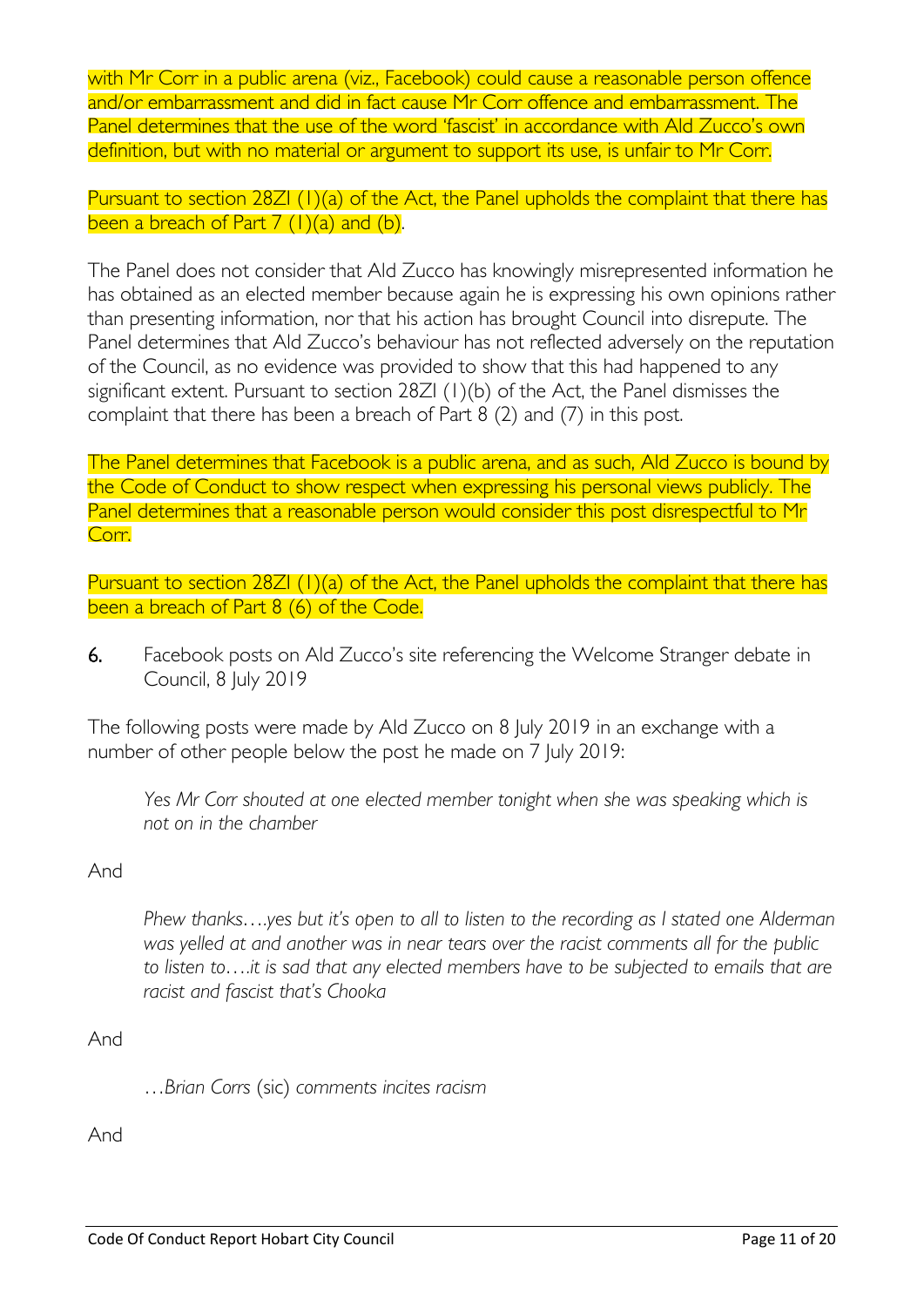*..you should ask Brian Corr about why he resigned from a local radio station what would be interesting to hear??*

The complaint alleged that Ald Zucco breached Part 7 (1), and Part 8 (2), (6) and (7) of the Code by publishing the Facebook posts.

Ald Zucco alleged that Mr Corr's comments incited racism. He also referred to Mr Corr's role in a local radio station, stating that he had resigned from there and that '*it would be interesting to hear*' the reason for the alleged resignation. Mr Corr denied that he had resigned from the station. Several posts by other people in the same exchange denigrated Mr Corr

The Panel determines that Ald Zucco has treated Mr Corr unfairly by continuing his unfounded accusations of racism in a public forum, and by inferring that Mr Corr had ceased employment with a local radio station in 'interesting' circumstances. The Panel determines that a reasonable person would find this offensive and embarrassing, and that Mr Corr was offended and embarrassed by the posts. Ald Zucco also failed to show respect in expressing his personal views publicly.

Harassment involves a course of conduct that causes annoyance or upset to a person that is persistent over a period of time. For there to be conduct that amounts to harassment, an intention to harass is not necessary, but there must be an element of unreasonableness in the conduct. The Panel determines that in leaving these posts on his Facebook site for several months, Ald Zucco's treatment of Mr Corr amounts to harassment.

Pursuant to section 28ZI (1)(a) of the Act, the Panel upholds the complaint that there has been a breach of Part  $7 (1)(a) (b)$  and  $(c)$ , and Part  $8 (6)$ .

The Panel determines that Ald Zucco did not knowingly misrepresent information he had received as an elected member. The relevant part of the complaint is that Ald Zucco posted that Mr Corr had 'shouted' at an elected member during the Council debate on the Welcome Stranger proposal. While Mr Corr's interjection can be clearly heard on the audio recording of the council meeting, Mr Corr denied that he had shouted. The Panel accepts there could be differing interpretations of 'shouting' and cannot determine that Ald Zucco was deliberately misleading when he gave Mr Corr's interjection that character, contrary to Part 8(2) of the Code.

For the reasons similar to those previously articulated, the Panel determines that Ald Zucco's behaviour did not reflect adversely on the reputation of the Council and the Panel does not consider that the behaviour potentially could have done so, contrary to Part 8(7) of the Code.

Pursuant to section 28ZI (1)(b), the Panel dismisses the complaint that there has been a breach of Part 8 (2) and (7) in this post.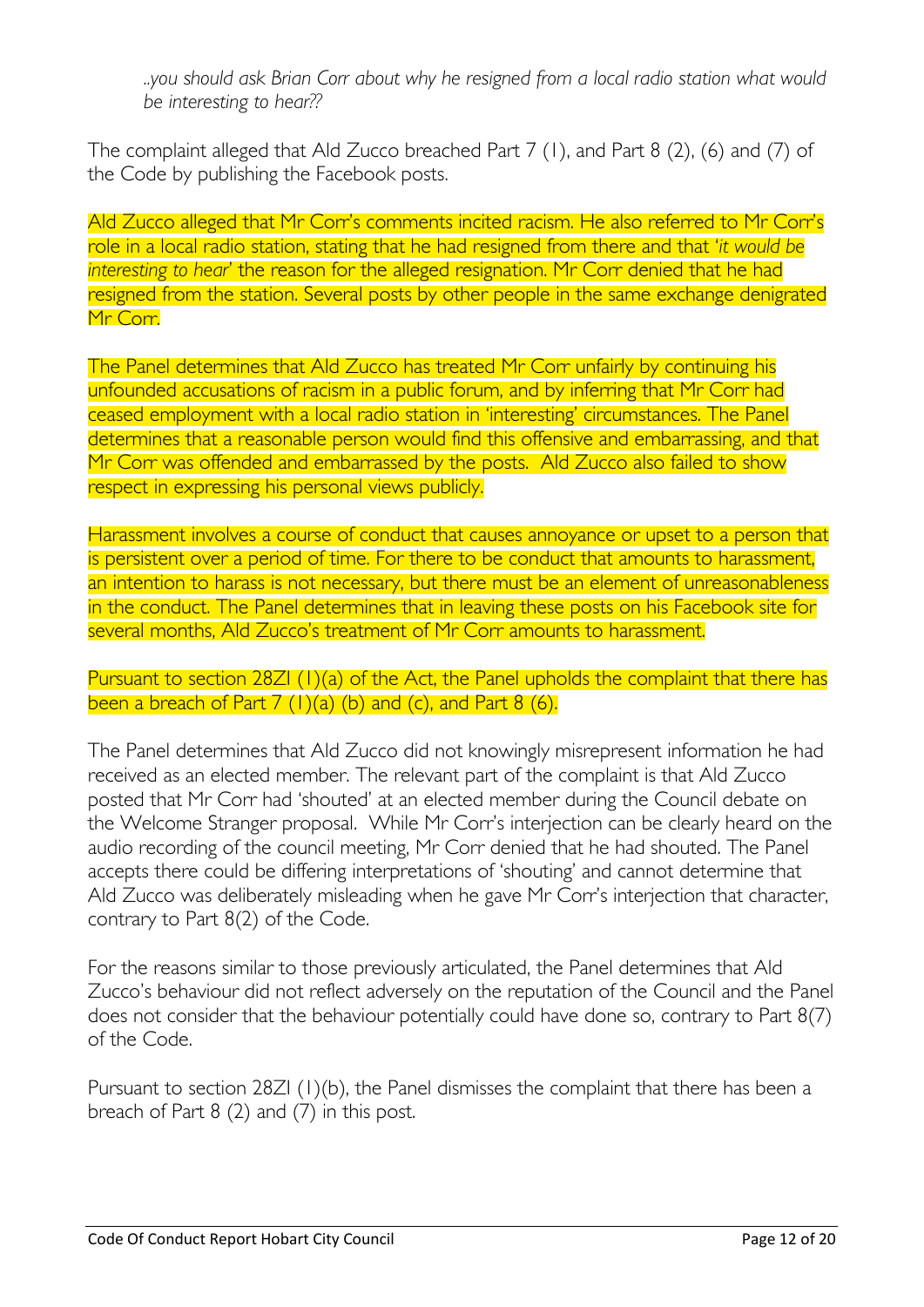7. Email sent by Ald Zucco to Mr Corr and all elected members of Council at 4.31 pm on 8 July 2019

On 8 July 2019, Ald Zucco sent an email to Mr Corr and all the elected members of the Council in the following terms:

*Dear Mr Corr*

*Planning is about the planning and the planning scheme.*

*The planning scheme does not give any weight whatsoever as to the names of the developer as part of the evaluation.*

*Making reference and advertising names is and was intended to incite hatred towards those persons for "not being Tasmanian" really maybe find a mirror*

*On the basis that there is NO requirement under planning and your insistence to name you have in fact created the problem and in my opinion escalated to racism and furthermore fascism*

*If you had simply made planning argument under planning as should be the case then maybe you would not be subjected to being considered a racist.*

*Similarly your attack on Ald Behrakis is really NOT your concern*

*I have advised you I do not tolerate your harassment and bullying tactics and will call you out on such behaviours*

*Have a great day*

*Ald Zucco*

The complaint alleged that this email breached Part 7 (1), and Part 8 (2), (6) and (7) of the Code.

In this email, Ald Zucco accused Mr Corr of inciting hatred towards persons for not being Tasmanian, and escalating the Welcome Stranger debate to '*racism and furthermore fascism'*. Ald Zucco wrote that he would not tolerate Mr Corr's *'harassment and bullying tactics.'*

The Panel determines that by sending this email to all elected members of Council, Ald Zucco has treated Mr Corr unfairly with his unsupported accusation of racism and fascism, and in his accusation of harassment and bullying by Mr Corr. Mr Corr belonged to a lobbyist organisation. The members of the organisation were lobbying for what they believed to be the right course for the Council to take in respect of a development application and their actions did not constitute bullying or harassment. The Panel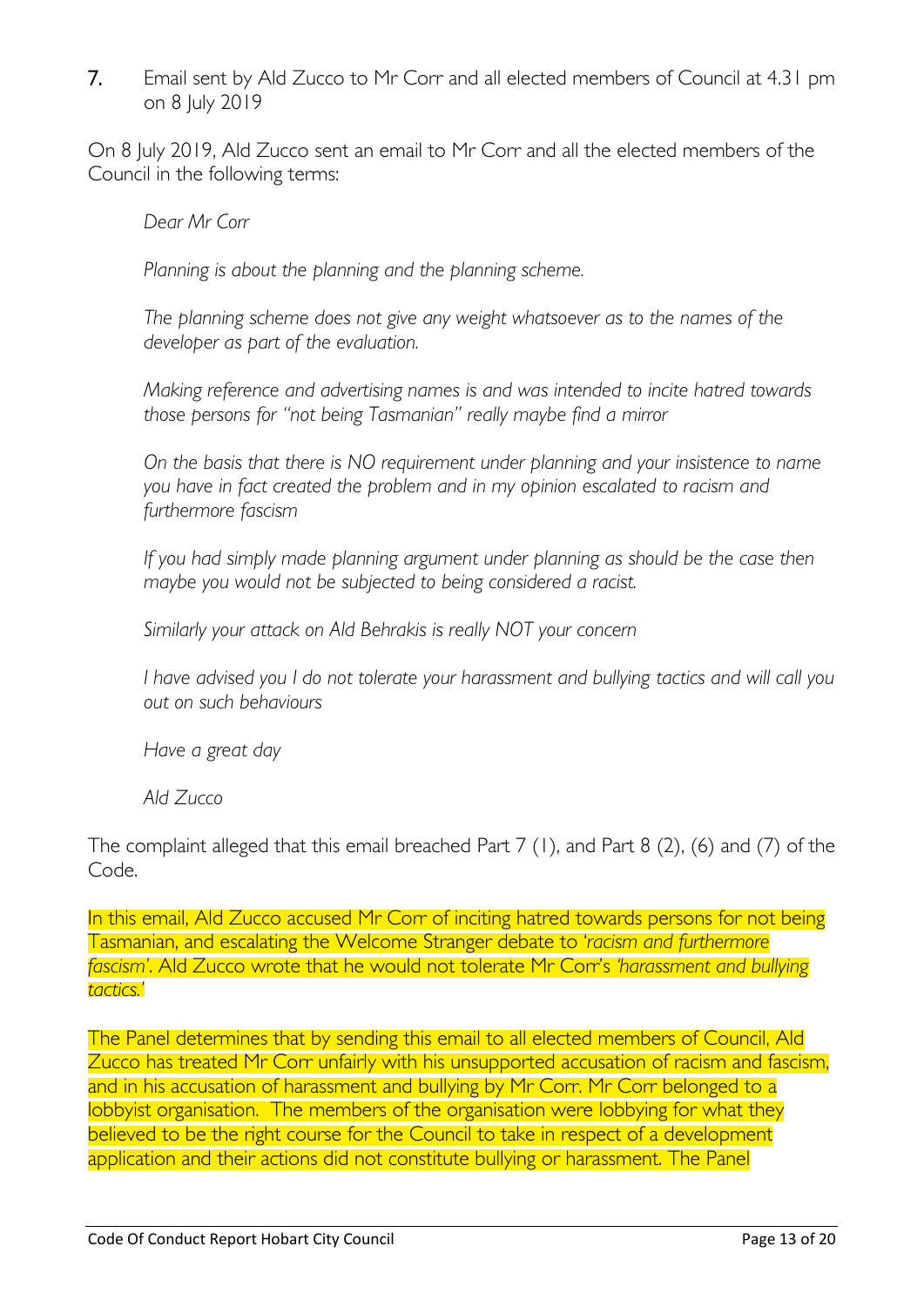determines that a reasonable person would be offended and embarrassed by these accusations, and that Mr Corr was in fact offended and embarrassed by them.

Pursuant to section 28ZI (1)(a) of the Act, the Panel upholds the complaint that there has been a breach of Part  $7 (1)(a)$  and (b). The Panel dismisses the complaint that there has been a breach of Part 7 (1)(c) in this email, for the same reasons as articulated above.

The Panel determines that while the email went to all elected members as well as Mr Corr, this does not constitute a public pronouncement by Ald Zucco, and therefore does not constitute a breach of Part 8 (6) and (7) of the Code. The Panel determines that no evidence was provided to show that Ald Zucco had knowingly misrepresented information he had obtained as an elected member, as opposed to holding and expressing a different interpretation of Mr Corr's statements on the Welcome Stranger proposal. Pursuant to section 28ZI (1)(b) of the Act, the Panel dismisses the complaint that there has been a breach of Part 8 (2) in respect of this email.

8. Media release by Ald Zucco, sent at 1.10 pm on 8 July 2019

*ZUCCO SLAMS MAYOR FOR FAILING TO CALL OUT RACISM*

*Alderman Marti Zucco has slammed Hobart Lord Mayor Anna Reynolds for failing to call out and condemn the racist campaign against those associated with the Welcome Stranger development.*

*"Over recent days people associated with the group "Hobart Not Highrise" have been circulating information on line regarding the country of origin of some of the people involved with the project," Ald Zucco said.*

*"This has included the generation of a large number of emails to the elected members and Council officers repeating these appalling and nasty claims.*

*"Yet this morning on ABC radio Lord Mayor Anna Reynolds played dumb and pretended she wasn't aware of the matter.*

*I have no doubt the Lord Mayor would have read yesterdays (sic) email exchange with these racists and their comments prior to speaking on the ABC.*

*"Is this because Hobart Not Highrise were a strong backer of Ms Reynolds at the recent election?*

*"Racism is not on, in any circumstances.*

*"The Lord Mayor's failure to condemn and call out this racism is akin to her endorsing it.*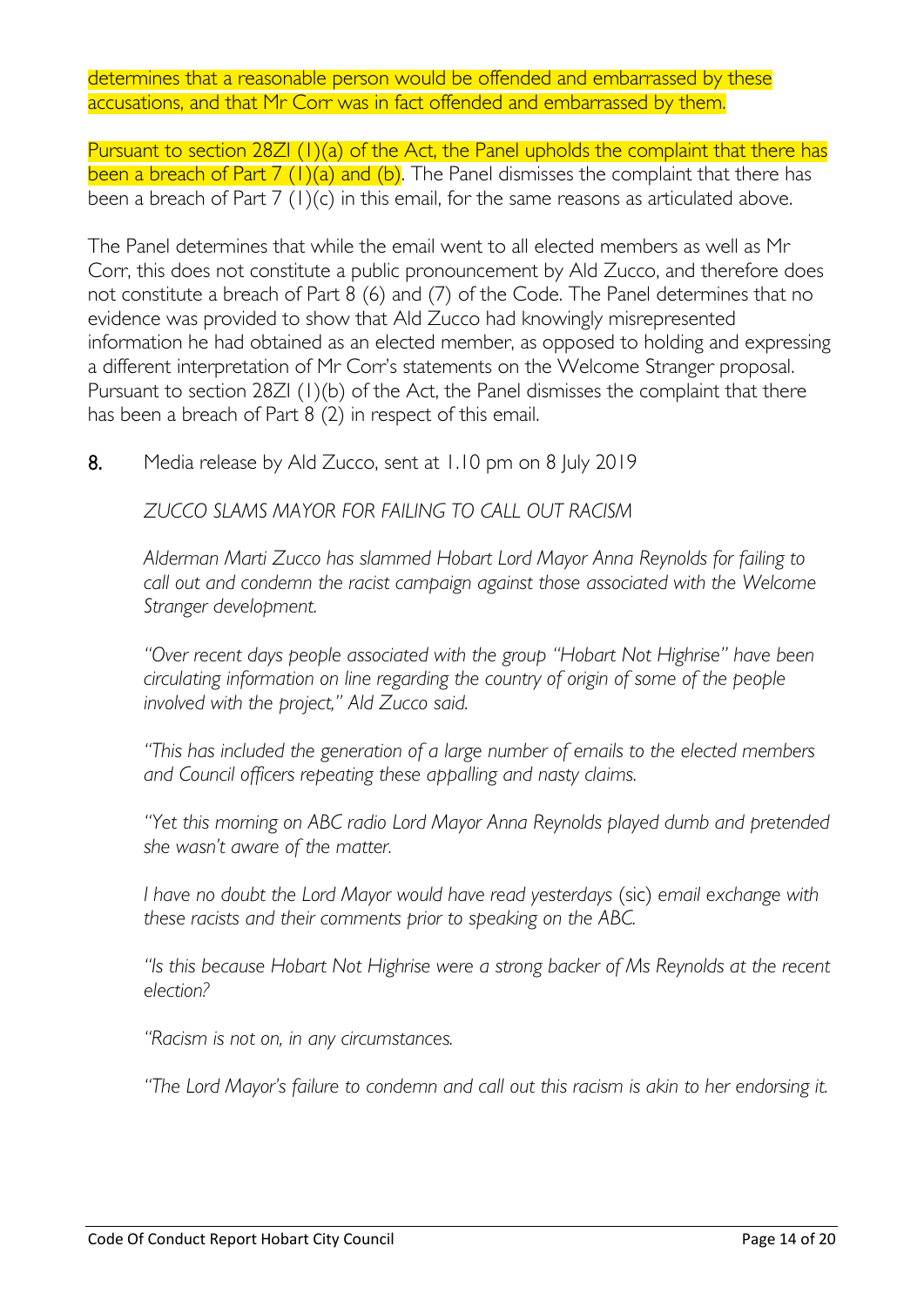*"I call on the Lord Mayor to immediately condemn racism and in particular those involved in it and denounce Hobart Not Highrise in particular its convenor Brian Corr for initiating this racist actions through a social media post"*

Ald Zucco added that "The Lord Mayor and ALL those elected members who were *supported by HNH during and since the election must immediately disassociate themselves from this racist and somewhat fascist group"*

*In closing Ald Zucco said "I for one who has been directly subjected to racism am not going to tolerate racists and in particular those who seek support from racists and racist groups"*

*"The standard you walk past is the standard you accept."*

*MARTI ZUCCO - ALDERMAN*

The complaint alleged that this media release breached Part 3 (1), Part 7 (1), and Part 8 (2), (6) and (7) of the Code.

In this media release, Ald Zucco called on the Lord Mayor to '*denounce Hobart Not Highrise and in particular its convenor Brian Corr for initiating this racist actions (sic) through a social media post.* He refers to Hobart Not Highrise as a *racist and somewhat fascist group.*

The media release was widely circulated and is therefore a public statement by Ald Zucco, expressing his personal views as an elected member and there is no evidence that Ald Zucco brought the Council or Office of Elected member into disrepute by circulating it. The Panel determines that this is not misuse of his role as an elected member, and dismisses the complaint that there has been a breach of Part 3 (1) by this media release.

The Panel determines that by his public accusation of racism against Mr Corr personally, and his accusation that the lobby group named in conjunction with Mr Corr is racist and 'somewhat' fascist, Ald Zucco is treating Mr Corr unfairly. The Panel determines that a reasonable person subjected to these descriptions could be offended and/or embarrassed, that Mr Corr was in fact offended or embarrassed by it.

Pursuant to section 28ZI (1)(a) of the Act, the Panel upholds the complaint that there has been a breach of Part  $7 (1)(a)$  and  $(b)$  of the Code.

The Panel determines that no evidence was provided to show that Ald Zucco had knowingly misrepresented information he had obtained as an elected member. Pursuant to section 28ZI (1)(b) of the Act, the Panel dismisses the complaint that there has been a breach of Part  $8(2)$  in this media release.

The Panel determines that the media release is disrespectful of the office of Lord Mayor, and of Mr Corr, and that it has the potential to reflect adversely on the reputation of the Council, in particular because of the inappropriate use of the terms 'racist' and 'fascist'.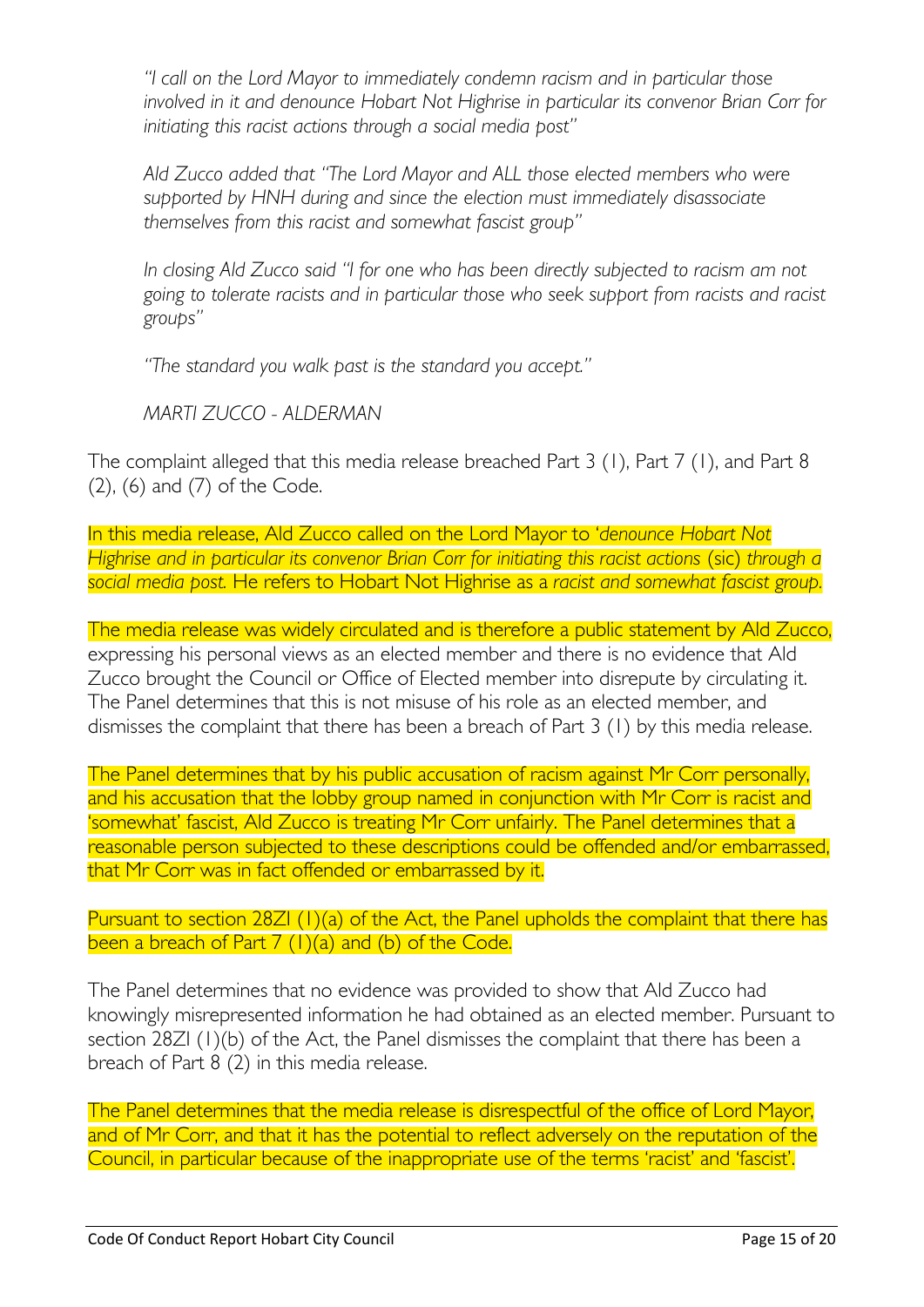Pursuant to section 28ZI (1)(a) of the Act, the Panel upholds the complaint that there has been a breach of Part 8 (6) and (7) of the Code.

9. Audio recording of the Hobart City Council meeting, 8 July 2019, including a speech made in debate by Ald Zucco

At the Council meeting on 8 July 2019, Ald Zucco spoke to the 'Welcome Stranger' Development Application.

Transcript from the audio recording of the relevant part of the meeting is as follows:

#### *Ald Zucco:*

*Firstly I'd like to make a point about what Ald Denison made about emails…I won't give the name of this person but I'll read the contents…we all received it…it's lobbying us to make decisions…and I'll read…the developers, based in Melbourne but mostly from China and Mexico…not only is that racist…that means fascist…it doesn't matter whether we think it's a fact…we here have to make decisions based on planning…so whether or not…can I just hold my book while I ask a question to the Director… does the planning scheme or the planning act state that we have to make planning decisions based on where the developer lives…who the developer is… whether they live in Melbourne… whether they live in Siberia*

The Director answers 'no'.

# Ald Zucco continues:

*Okay…. We're now back to* [inaudible] *which is relevant to the planning scheme... there is information that's gone out to the public… right… stating who the developers were... stating that potentially these developers do not live in Tasmania… well if they don't live in Tasmania they're being fascists… I find it absolutely absurd that we, as aldermen of this city, have to receive emails advising us who we have to , and who we don't have to,*  listen to when it comes to planning matters... we are here to make planning *decisions… and now I'll get to the planning decisions because I'm glad Ald Denison brought this point up…*

The complaint alleged that this speech breached Part 1 (3) and (4), Part 3 (1), Part 7 (1), and Part 8 (2), (6) and (7) of the Code.

In his address to Council in debate on the Welcome Stranger application, Ald Zucco cited the phrase *'The developers, based in Melbourne but mostly from China and Mexico', from the* email sent by 'Ratepayer' and said that this was *not only racist, but fascist.* He also said *well if they don't live in Tasmania then they're being fascists.* Given Hobart Not Highrise had already been named by another elected member, and Mr Corr's role in opposing the planning application was well known, a reasonable person could infer that *they're being fascists* refers to Mr Corr and 'Ratepayer'.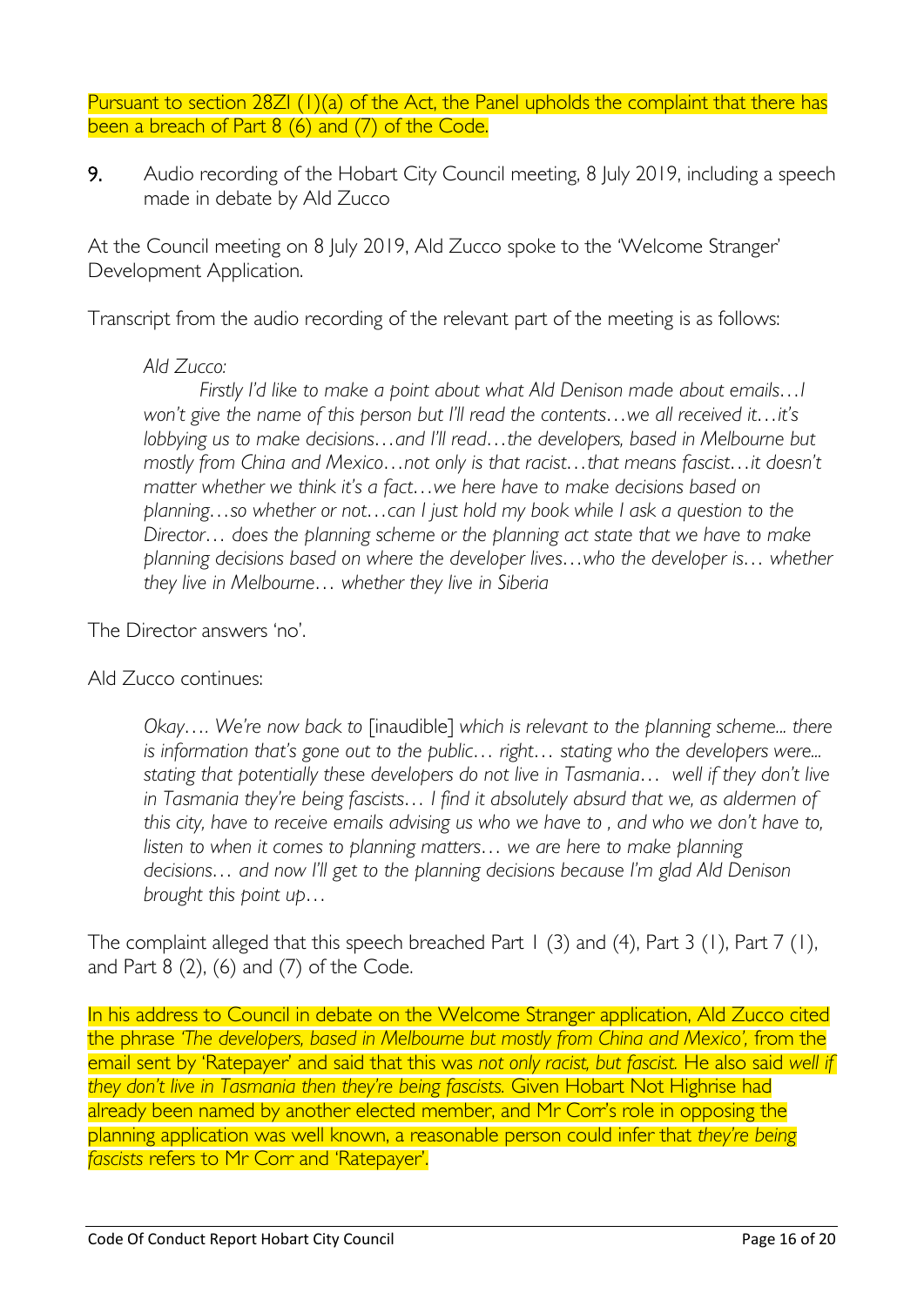While the matters raised in this part of the debate by Ald Zucco have no bearing on the planning decision to be made, no evidence was provided to indicate that these considerations influenced Ald Zucco's decision when the vote was taken. Pursuant to section 28ZI (1)(b) of the Act, the Panel dismisses the complaint that there has been a breach of Part  $1$  (3) and (4) in this speech.

Ald Zucco was participating in debate on a contentious item in which there was considerable public interest. The Panel considers that in this context, nothing said by Ald Zucco brought the Council or the office of elected member into disrepute in breach of Part 3 (1) of the Code, and dismisses this part of the complaint.

The Panel determines that Ald Zucco treated members of the public, including 'Ratepayer' and Mr Corr, unfairly in his public speech during debate, when they collectively and individually had no means to respond or defend their positions. The Panel determines that any reasonable person in Mr Corr's position during that debate would have been offended and embarrassed by Ald Zucco's words, and Mr Corr was in fact offended or embarrassed by them.

Pursuant to section 28ZI (1)(a) of the Act, the Panel upholds the complaint that there has been a breach of Part  $7(1)(a)$  and  $(b)$ .

The Panel determines that no evidence was provided to show that Ald Zucco had knowingly misrepresented information he had obtained as an elected member. Pursuant to section 28ZI (1)(b) of the Act, the Panel dismisses the complaint that there has been a breach of Part 8 (2) in this speech in debate.

In using the terms 'racist' and 'fascist' loosely in debate, Ald Zucco failed to show respect to those community members who had contributed to the public debate on the Welcome Stranger application. This includes a failure to show respect to 'Ratepayer' and Mr Corr. The Panel determines that this had the potential to reflect adversely on the reputation of the Council, when an elected member describes community members who have exercised their rights to make representations to Council on significant issue in such pejorative terms.

Pursuant to section 28ZI (1)(a) of the Act, the Panel upholds the complaint that there has been a breach of Part 8 (6) and (7) of the Code.

10. Radio interview with the Deputy Lord Mayor on 9 July 2019

On 9 July 2019, the Deputy Lord Mayor of the Hobart City Council was interviewed on ABC Local Radio Hobart.

The complaint alleged that the interview was evidence that Ald Zucco had breached Part 3 (1), Part 7 (1), and Part 8 (2), (6) and (7) of the Code.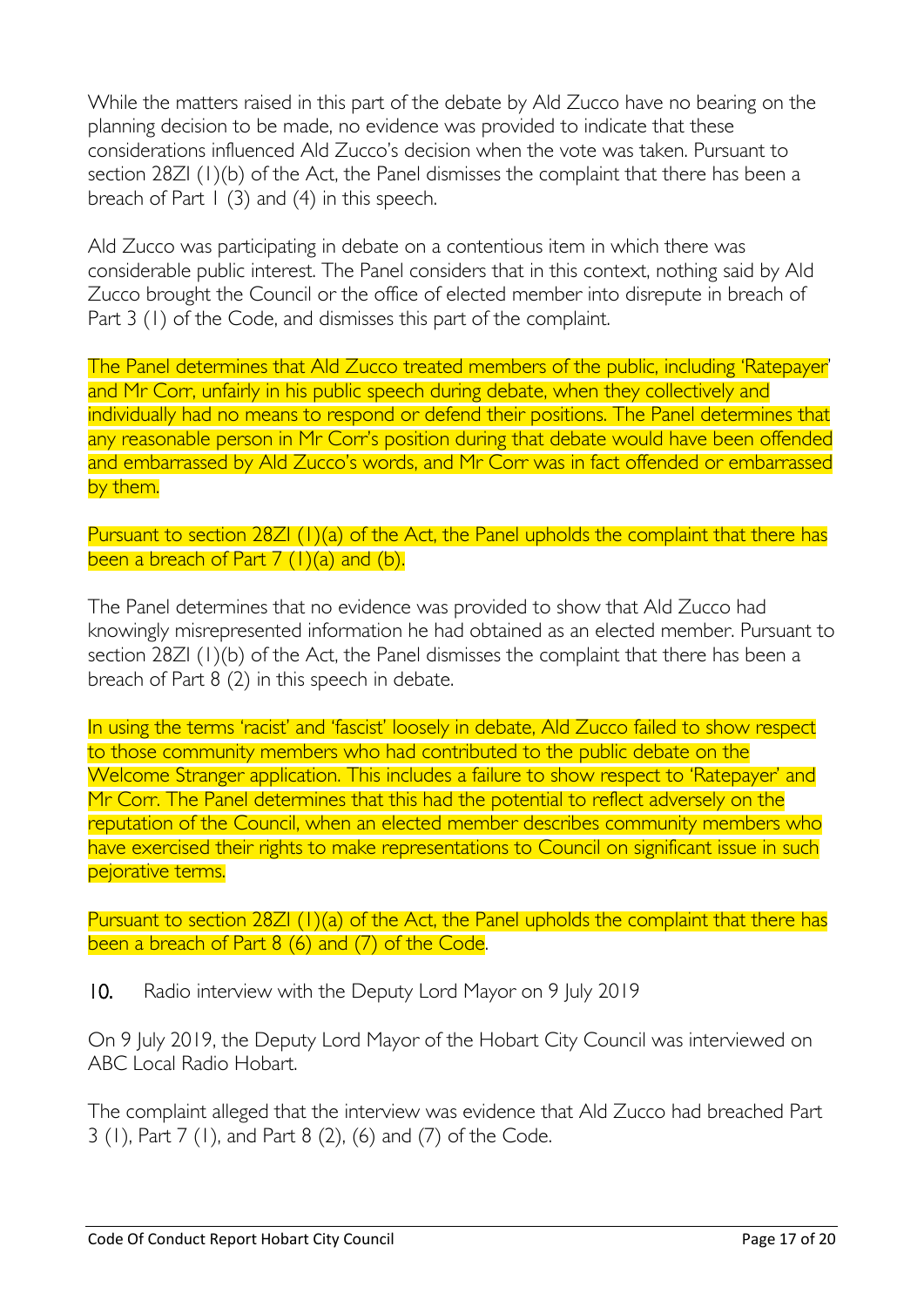The interviewer said the following at the relevant time:

*the Hobart Not Highrise group made some pretty awful claims about the developers ... they were called out ... not appropriate behaviour ... do you think that defeats the credibility of the Hobart Not Highrise voice though if they're operating on such a low common denominator? ...accusing the developer of having a PR campaign and they're saying things like that trying to be racially divisive ...in terms of listening to community*  voices though and community consultation if the community's attitude is they're *foreigners or mainlanders so we don't like them, do they deserve to be heard? ... doesn't that take all their credibility away?*

Mr Corr concluded that because Ald Zucco's media release was sent the afternoon before this radio interview, these comments by the interviewer were a direct result of Ald Zucco's media release.

The Panel determines that insufficient evidence was provided to support Mr Corr's allegation that Ald Zucco's media release was the principle contributing factor in the interviewer's description of Hobart Not Highrise. The Panel accepts that Mr Corr found this offensive and embarrassing, but cannot find that the interviewer's words can with certainty be attributed to Ald Zucco's media release.

Pursuant to section 28ZI (1)(b) of the Act, the Panel dismisses the complaint that there has been a breach of Part  $3$  (1), Part  $7$  (1), and Part  $8$  (2), (6) and (7) in this instance.

### Bullying and Harassment

Finally, the complaint alleged that a number of communications by Ald Zucco constituted bullying and harassment of the complaint, in contravention of Part 7(1)(c) of the Code.

To harass in its ordinary sense involves conduct committed with the purpose of causing an effect on the person harassed, for example worry, fear or mental anguish: see *Johnson v Collier* [\(1997\) 142 FLR 409.](http://www.austlii.edu.au/cgi-bin/LawCite?cit=(1997)%20142%20FLR%20409) Bullying is repeated use of words or behaviour to cause distress or harm to another person, and often involves a power imbalance where the person to whom the behaviour is directed has less influence or power than the other person.

Here, Ald Zucco repeatedly, unfairly, and unfoundedly referred to Mr Corr or Mr Corr's actions or the group which Mr Corr leads as 'racist' or 'fascist'. He embarked on that course of conduct by way of his Facebook communications on 7 and 8 July 2020, email of 8 July 2020, media release and speech at the Council meeting on 8 July 2020. The Panel accepts Mr Corr's evidence that the use of that language caused him distress.

The only substantive reason Ald Zucco gave for his conclusions about racism and fascism was the publication on the Hobart Not Highrise website of the ASIC search for the proponent company showing the overseas addresses of its directors. On Ald Zucco's own definitions, doing so does not constitute racism or fascism. Ald Zucco could have used temperate and courteous language to express his entirely correct view that the nationality of the proponent of a development is irrelevant to the Council's consideration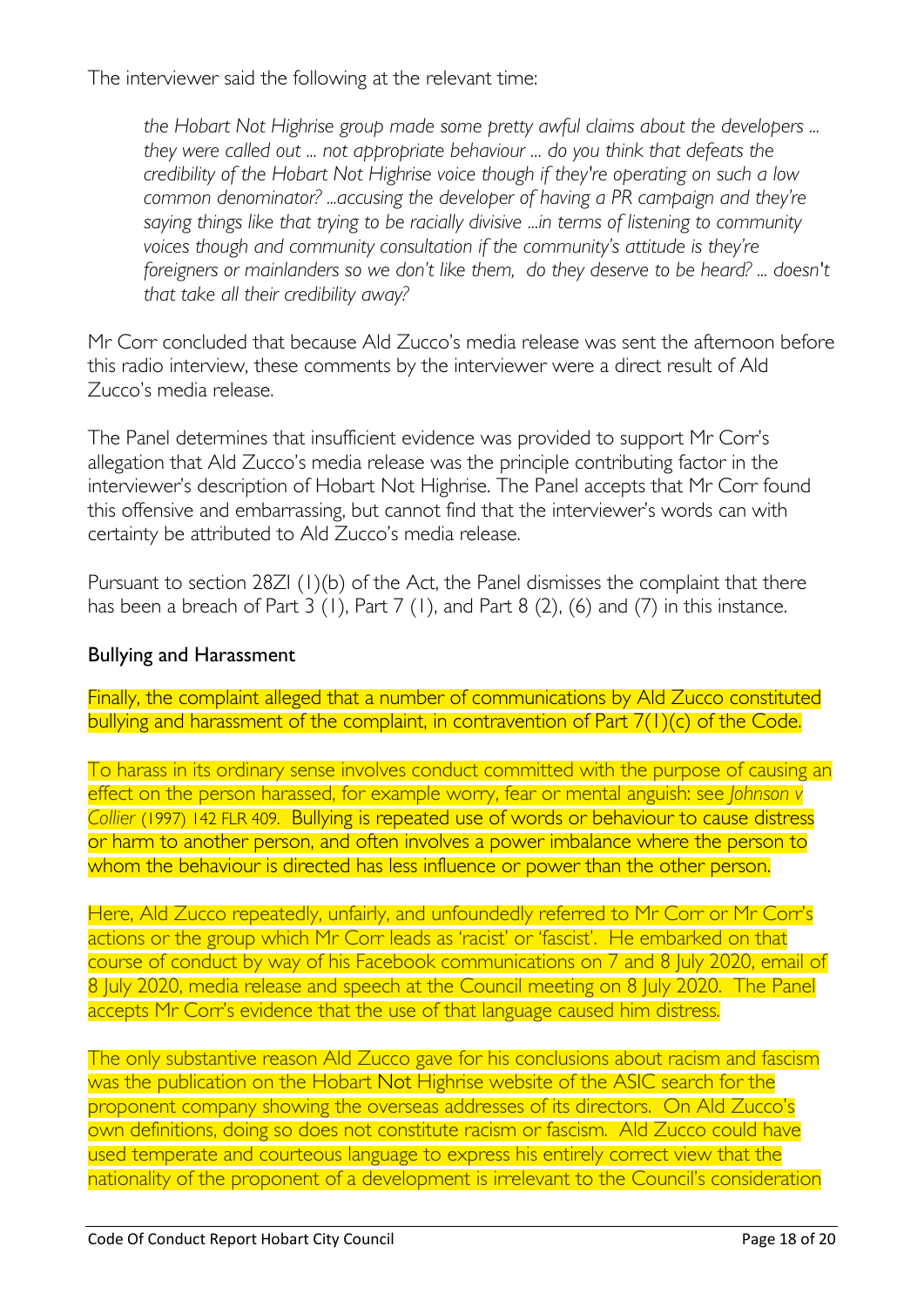of it. Instead, he chose to use to use words that would offend and embarrass Mr Corr, and the Panel can only conclude that he did so with the intention of causing a deleterious effect on Mr Corr and to cause others not to consider any of the arguments of Hobart Not Highrise or Mr Corr against the proposed development.

Thereby, Ald Zucco bullied and harassed Mr Corr.

Pursuant to section 28ZI(1)(a) of the Act, the Panel upholds the complaint that there has been a breach of Part 7(1)(c) in connection with Ald Zucco's Facebook communications of 7 and 8 July, email of 8 July 2020, media release and speech at the Council meeting on 8 July 2020.

# Conclusion and Sanction

The Panel accepts that these events occurred during consideration of a divisive issue which had stirred considerable public interest, and that the lobby group of which Mr Corr is President was actively participating in the debate in opposition to Ald Zucco's position. As an elected member, Ald Zucco has the right and the responsibility to make his views known. The Code of Conduct sets out the boundaries which should not be crossed in making these views known. A number of the allegations made against Ald Zucco have been dismissed, on the grounds that the Panel was not satisfied that Ald Zucco had breached the Code of Conduct by his actions. Nevertheless, the Panel finds that in the ten incidents cited in the complaint, Ald Zucco has several times been unfair, has caused offence or embarrassment to a person or both, has harassed a member of the public by repeated public attacks on him, and has failed to show respect to a number of people including Mr Corr in his pronouncements. Some of his actions had the potential to reflect adversely on the reputation of Hobart City Council.

After the hearing, Ald Zucco was made aware of the sanctions that the Panel may impose after finding a complaint or part of a complaint upheld. He was invited to make submissions as to sanction in the event that the Panel was to uphold the parts of the complaint that the Panel has now upheld. He submitted that in that event, the sanction should be limited to a caution.

A sanction is warranted in this case but a caution is not the appropriate sanction, because Ald Zucco's behaviour contrary to the Code was repeated, and not in the nature of a mistake that he should be warned not to repeat.

Imposing a reprimand allows the Panel to make a strong expression of disapproval of the breaches, which the Panel finds is appropriate in the circumstances.

Pursuant to section 28ZI(2) of the Act, the Panel imposes a reprimand on Ald Zucco.

# Timing of Determination

In accordance with section 28ZD(1)(a), the Panel is required to investigate and determine a complaint within 90 days of the Chairperson's decision to investigate the complaint. The